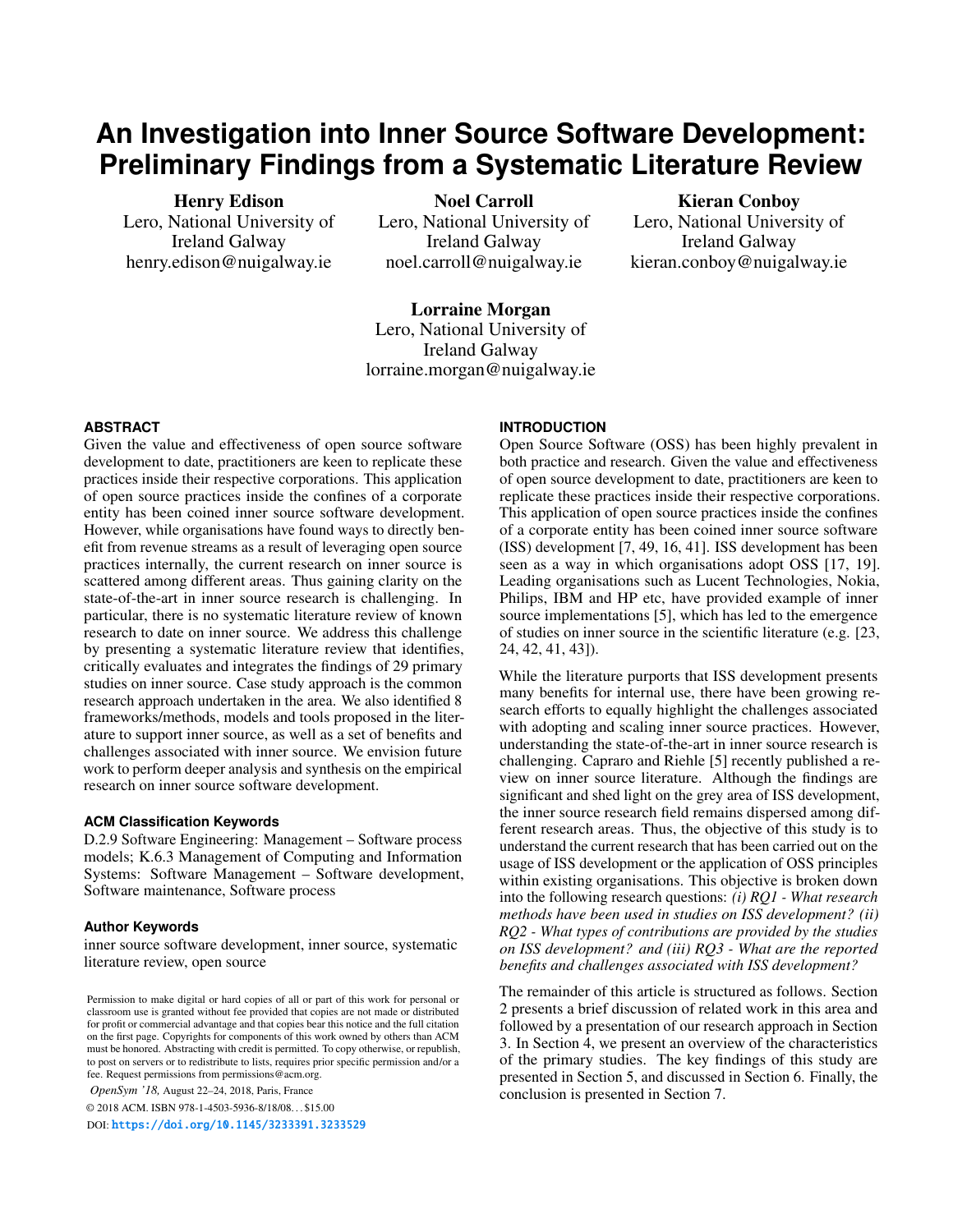### <span id="page-1-0"></span>**RELATED WORK**

We identified four secondary studies [\[17,](#page-8-2) [19,](#page-8-3) [6,](#page-8-7) [5\]](#page-8-4) on inner source that were considered relevant to this study. For exam-ple, Hauge et al. [\[17\]](#page-8-2) and Höst and Oručević-Alagić [[19\]](#page-8-3) performed literature reviews by following the guidelines provided by Kitchenham and Charters [\[21\]](#page-8-8). The study by Crowston et al. [\[6\]](#page-8-7) could be considered partly systematic, since the relevance can be seen in terms of search strategy, data sources, inclusion/exclusion criteria and data extraction. On the other hand, the study by Capraro and Riehle [\[5\]](#page-8-4) presented an extensive literature review but showed no evidence of following any systematic guidelines.

Both Hauge et al. [\[17\]](#page-8-2) and Crowston et al. [\[6\]](#page-8-7) conducted a search on specific journals or conferences on open source, while Höst and Oručević-Alagić [[19\]](#page-8-3) and Capraro and Riehle [\[5\]](#page-8-4) only focus on software engineering related databases such as Inspec, Compendex, ACM Digital Library and IEEE Xplore. Furthermore, Hauge et al. [\[17\]](#page-8-2) did not report the used search string and Capraro and Riehle [\[5\]](#page-8-4) did not reveal the timespan for the search.

Neither Crowston et al. [\[6\]](#page-8-7) nor Capraro and Riehle [\[5\]](#page-8-4) used explicit criteria for quality assessment of the primary studies, which hinders interpretation. Contrary to these studies, Hauge et al. [\[17\]](#page-8-2) and Höst and Oručević-Alagić [[19\]](#page-8-3) adopt the quality assessment criteria developed by Dybå and Dingsøyr [\[8\]](#page-8-9). For our review, we adopted a comprehensive set of evaluation guidelines based on scientific rigour and industrial relevance proposed by Ivarsson and Gorschek [\[20\]](#page-8-10).

The aim of the review conducted by Hauge et al. [\[17\]](#page-8-2) and Höst and Oručević-Alagić [[19\]](#page-8-3) was to assess the current research on how organisations adopt OSS, while Crowston et al. [\[6\]](#page-8-7) investigated the state of research on open source in general. These studies found that there is a lack of studies on open source software practices inside organisations. Capraro and Riehle [\[5\]](#page-8-4) developed a model of the elements that constitute inner source. The study also presents a classification framework for inner source programs and projects, and a map of known inner source endeavours, as well as qualitative models summarising the benefits and challenges of inner source adoption. All studies identify that there is a trend towards organisational adoption of open source principles in their internal development processes.

In summary, among the existing relevant literature reviews, the study by Capraro and Riehle [\[5\]](#page-8-4) is only one study that is closer in similarity to our study. One notable difference between the study by Capraro and Riehle [\[5\]](#page-8-4) and our study is the systematic approach we adopted for our research methodology and the coverage of the search. The study by Capraro and Riehle is more of a literature survey than a systematic literature review (SLR). In addition, our study is much broader since we consider both software engineering (SE) and information systems (IS) literature.

### <span id="page-1-1"></span>**RESEARCH METHODOLOGY**

To answer our research questions, we systematically assessed existing evidence related to ISS development using SLR guidelines [\[21\]](#page-8-8). An SLR facilitates in identifying and collecting key papers in a specific area of interest, and evaluating and interpreting the reporting discussions and findings [\[21\]](#page-8-8). A defined review protocol, search strategy, explicit inclusion and exclusion criteria, and specified information that will be retrieved from primary studies differentiates a systematic review from a conventional literature review [\[21\]](#page-8-8).

### **Search Strategy**

To help build the search terms, a set of key papers were identified by all authors. Keywords used in these papers were extracted and aggregated and used as the input for the search terms. From the key papers, we extracted a total of 76 keywords (30 unique). The top three keywords are "open source"  $(23.68\%)$  and "software development"  $(19.74\%)$ , and "inner source" (10.53%).

The search terms were organised into three groups: intervention, control and population, and separated by AND-clauses. Table [1](#page-1-2) describes the generic search strings. The developed search terms were then searched through in two digital libraries (EngineeringVillage and Scopus) to view its effectiveness. Revisions to the search terms were made until we were able to retrieve all the key papers from these two digital libraries.

A search for relevant literature was conducted on the title, abstract and keyword. We decided to use digital libraries that have good coverage, familiarity, reputation, advanced features and exportability [\[10\]](#page-8-11). The digital libraries used to search for relevant literature were relevant to (i) SE research: Compendex, ISI Web of Science and Scopus [\[9,](#page-8-12) [3\]](#page-8-13), and (ii) IS research: AIS e-Library. The actual search was performed in August 2017. We collected and analysed articles that have been published until August 2017.

| Group          | Terms                           |
|----------------|---------------------------------|
| Intervention   | {inner?source} OR innersource   |
| (key concepts) | OR {open?source} OR opensource  |
| Control (con-  | software                        |
| text)          |                                 |
| Population     | organi?ation OR firm OR company |
| (scope)        | OR corporat* OR enterprise      |
|                | OR industr* OR vendor OR        |
|                | institution* OR internal OR     |
|                | inside OR hybrid                |

<span id="page-1-2"></span>Table 1. Search terms organisation

### **Selection Strategy**

Studies were eligible for inclusion in this study if they are (i) peer-reviewed papers, (ii) written in English, (iii) full-text available, and (iv) focusing on ISS development or the adoption of OSS principles within an organisation. Both theoretical and empirical studies were included in the review process. Similarly, studies conducted in both academic and industry settings were included.

The removal of irrelevant studies and duplicates across digital libraries was conducted as a pre-screening process in the literature review. This was then followed by applying inclusion and exclusion criteria, which was done in two stages. In the first stage, the criteria were applied on the title and abstract level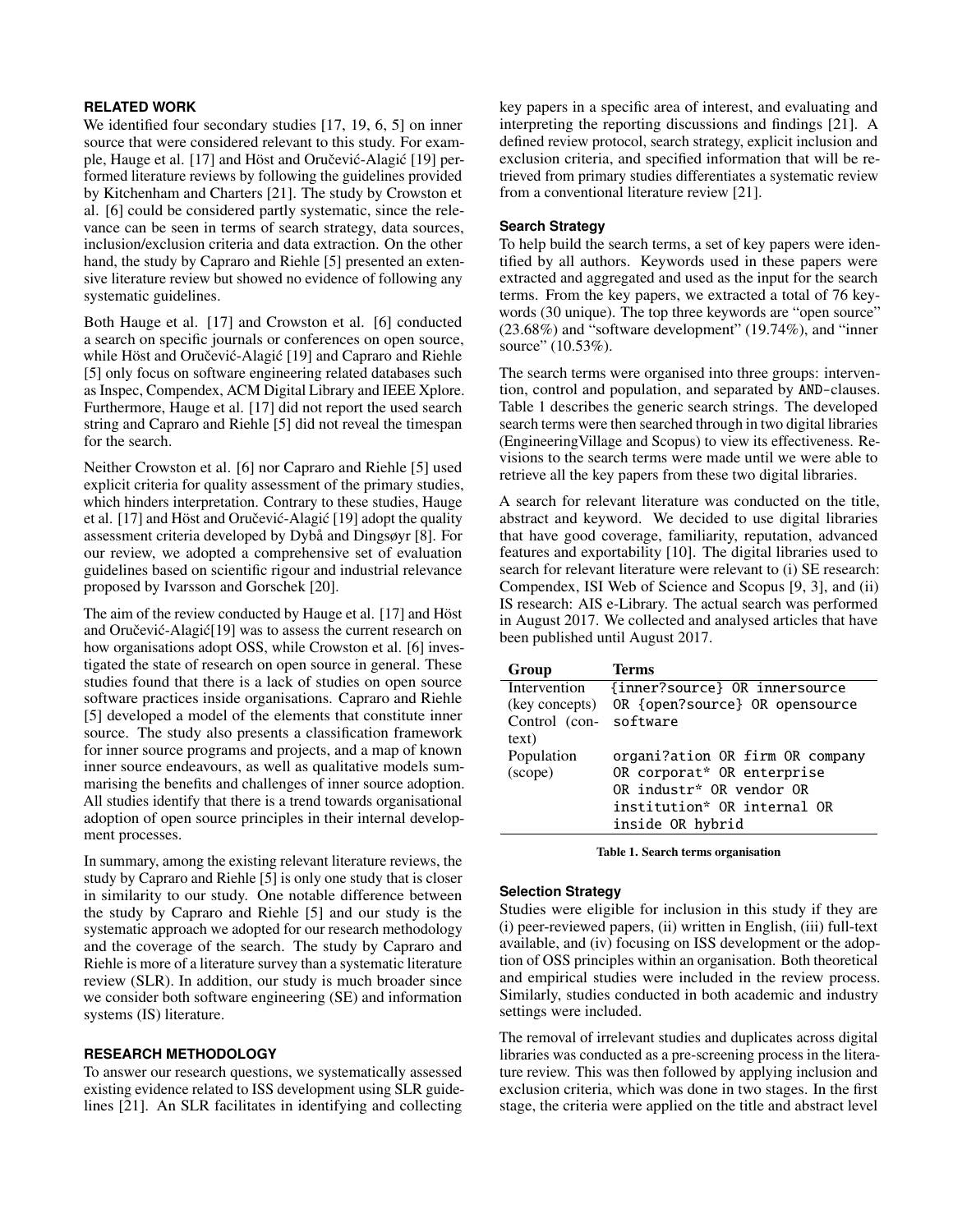of the papers. In the second stage, the inclusion and exclusion criteria were applied on the full-text of the remaining papers. In every stage, two independent reviewers evaluated the same paper. To be included in the next phase, two reviewers had to be in agreement that a paper met the inclusion criteria. In the cases where both reviewers did not agree on the decision, a third reviewer was called. Full-text papers that met the inclusion and exclusion criteria were then assessed on their quality.

### **Quality Assessment**

In a SLR, study quality assessment was essential to evaluate the existing research topic by using a trustworthy, rigorous and auditable methodology [\[21\]](#page-8-8). Hence, the quality assessment was performed independently and the results were not used to decide whether to include or exclude a particular study.

The quality of the primary studies was evaluated based on their scientific rigour and industrial relevance criteria as presented in Ivarsson and Gorschek [\[20\]](#page-8-10). We also devised a similar rubric for assessing the rigour of the philosophical papers. Scientific rigour was evaluated by using the following aspects: (i) study context: whether a reviewer can understand and compare it to another context, (ii) study design: whether a reviewer can understand how rigour the research method is applied in the study or to which the theoretical contribution used sound theoretical bases to guarantee the quality of the research, and (iii) validity discussion: to what extend the threats of the study or limitation of the theoretical approach are described and measures to limit them are detailed.

For the industrial relevance, we used the same rubric for both empirical and philosophical studies. Relevance was assessed using the following aspects: (i) subject: whether the subjects in the study were representative of inner source practitioners e.g. students or practitioners, (ii) context: whether the study was conducted in the representative industry setting, (iii) scale: whether the size of the study was realistic or based on a toy example, and (iv) research method: whether the research method employed in the study facilitates investigating real situations and relevant for practitioners. The grading for each aspect was done on three point scale: yes (weighing 1 point - indicating that data for specific aspect is clearly available), somewhat (weighing 0.5 point - indicating that data is vaguely available) and no (weighing 0 point - indicating that data is unavailable).

### **Data Extraction and Synthesis**

To help answer our research questions, data extraction was carried out guided by an extraction form implemented in MS Excel. The following aspects were extracted from the primary studies: (i) type of the studies, classified as: empirical research, experience report, philosophical, opinion, (ii) contributions of the studies: model, theory, framework or method, guidelines, lessons learned, advice or implication, and tools [\[34\]](#page-9-4), and (iii) research method, including data collection and analysis method, and theoretical lens.

The data extracted from each primary study were integrated in categories representing the research topic addressed, the research method used, the contributions of the study and the benefits and challenges of ISS reported. Frequencies of each

component in the categories were recorded. The results were then presented and discussed with the other coauthors.

### <span id="page-2-0"></span>**CHARACTERISTICS OF PRIMARY STUDIES**

### **Search Results**

From all digital libraries, we retrieved a total of 13,178 articles. By applying the inclusion/exclusion criteria, we accepted 29 articles as primary studies. The 29 primary studies are listed in Table [2](#page-2-1) and referred using their IDs throughout the rest of the paper.

| ID              | Author(s)                 | ID | Author(s)                    |
|-----------------|---------------------------|----|------------------------------|
| PS 1            | Alexy et al. [1]          |    | PS16 Pulkkinen et al. [35]   |
| PS <sub>2</sub> | Dinkelacker et al. [7]    |    | PS17 Riehle et al. [36]      |
|                 | PS3 Gaughan et al. [12]   |    | PS18 Riehle et al. [37]      |
| PS4             | Grottke et al. [14]       |    | PS19 Ripatti et al. [38]     |
| PS5             | Gurbani et al. [15]       |    | PS20 Sharma et al. [40]      |
| PS6             | Gurbani et al. [16]       |    | <b>PS21</b> Stol et al. [41] |
| PS7             | Hauge et al. [18]         |    | PS22 Stol et al. [42]        |
| PS8             | Linåker et al. $[25]$     |    | PS23 Stol and Fitzgerald     |
|                 |                           |    | [43]                         |
|                 | PS9 Lindman et al. [23]   |    | PS24 Theunissen et<br>al.    |
|                 |                           |    | [44]                         |
|                 | PS10 Lindman et al. [24]  |    | PS25 Torkar et al. [45]      |
|                 | PS11 Martin and Lippold   |    | PS26 Linden et al. [47]      |
|                 | [26]                      |    |                              |
|                 | PS12 Melian and Mähring   |    | PS27 Linden [46]             |
|                 | [27]                      |    |                              |
|                 | PS13 Morgan et al. [29]   |    | PS28 Vitharana et al. [48]   |
|                 | PS14 Neus and Scherf [30] |    | PS29 Wesselius [49]          |
|                 | PS15 Oručević-Alagić and  |    |                              |
|                 | Höst [33]                 |    |                              |

<span id="page-2-1"></span>Table 2. List of Primary Studies

### **Publication Sources and Years**

The distribution of the years and venues of the primary studies is shown in Fig [1.](#page-3-1) While the term inner source was introduced in the year 2000 [\[31\]](#page-9-21), the first research paper in this topic was published two years later (PS2). 14 out of 29 papers (48%) are published in journals i.e. Research Policy, IST, JAIS, TOSEM, etc., whereas 15 papers (52%) are presented in various conferences in both SE and IS, i.e. OSS Symposium, ECIS, PROFES, etc.

### **Quality of the Primary Studies**

Based on the rigour and relevance scores, the primary studies can be considered to be of good quality. The percentile rankings of the quality scores are shown in Fig. [2.](#page-3-2) The maximum score that a paper could get was 7. Studies with scores below the lower quartile lacked clear information about the study design and threats to validity, as required in the rigour rubric. Typically, these studies were published in practitionersoriented journals e.g. IEEE Software (PS23, PS26, PS29) or Communication of the ACM (PS6). Studies with minimum scores are philosophical papers. Since the identified or proposed framework or methods have not been studied empirically in industry settings, the relevance scores were zero. Moreover, most of the studies within the interquartile range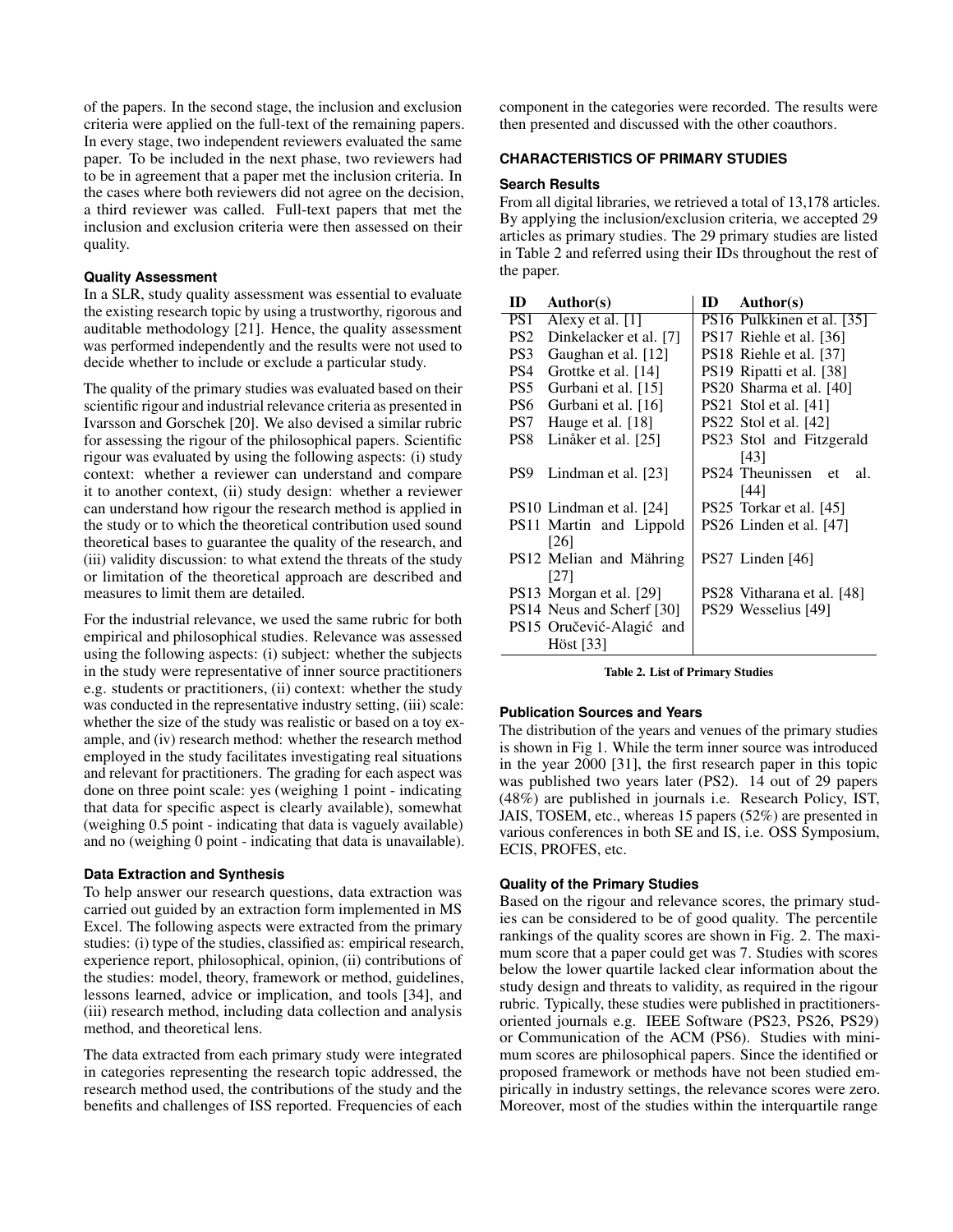

<span id="page-3-1"></span>Figure 1. Temporal Distribution of the Primary Studies

did not discuss validity threats and how they were mitigated, which negatively affected the trustworthiness of the reported findings [\[39\]](#page-9-22).



<span id="page-3-2"></span>Figure 2. Percentile rankings of the quality scores

### <span id="page-3-0"></span>**FINDINGS**

In this section, we present an overview of the body of inner source literature that originated from our literature review. We structure this section according to our research questions.

# **RQ1 What research methods have been used in studies**

# **related to ISS development?**

Out of 29 primary studies, 23 papers are empirical research papers. Case study approach was the main common research approach undertaken to investigate inner source approach (13 studies), whilst 2 studies (PS1 and PS7) were employing mixed method, and one study used design science approach (PS19). Some experience report papers were submitted to a special industry experience track of particular conference (PS5, PS11, PS19).

Our primary studies shows that most research on inner source approach has been conducted in established and large multinational organisations, and only one study in an SMEs context (PS7). These organisations come from various business domains, e.g. engineering, software development, medical equipment or telecommunication. They typically have a long history with proprietary oriented and industrial/commercial

mode of software development and gradually incorporated open source software and methods into their internal development (PS30). The overview of the empirical research papers is illustrated in Table [3.](#page-4-0)

Interview and coding technique were the main data collection and analysis method used in the existing research on ISS. The total number of interviews in each studies were ranged between 5 (PS7) and 32 (PS21). The participants involved in interview were typically employees with engineering backgrounds and roles, i.e. software developer, architect, programmer and administrative role, e.g. manager. The working nature of these two roles are also highly affected by the decision of the organisation to adopt inner source approach (PS1).

Out of 13 case study papers, only 6 studies used a theory or conceptual framework as a theoretical lens. Conceptual framework serves as a guide to explain the primary objects of a research project e.g. key factors, constructs or variable and the relationship among them [\[28\]](#page-9-23). It is a sensitising and sensemaking device that guides the data collection and analysis processes. Three of them were published in IS conferences (ECIS - PS10, PS13) and journal (JAIS - PS25). In contrast to SE research, the use of theory in IS research is critical [\[22\]](#page-8-19). For example, Orlikowski and Lacono [\[32\]](#page-9-24) argued that IS research is under theorised. Hence, IS researchers aim for strong theoretical contributions and ground their work in theory [\[22\]](#page-8-19).

# **RQ2 What types of contributions are provided by the studies on ISS development?**

Fig. [3](#page-5-0) shows the distribution of the contributions of primary studies. The main contribution of the primary studies was in the form of theory (15 studies) around an ISS approach. Nonetheless, 27% (8 studies) of the contributions provided concrete approaches that could be used to support an ISS approach. These approaches included framework or method for implementing an ISS approach (5 studies), e.g. progressive open source (PS2), corporate open source (PS6), models representing relevant concepts of inner source (2 studies) e.g. theoretical model to promote software reuse (PS28), and inner source business model (PS29) and tool supporting technical infrastructure of inner source (PS19). However, study PS8 concerned about the framework used in the study, which has not been evaluated by others than the authors. Thus, they called for more studies to evaluate the existing frameworks, methods and tools in a different context so that they can be generalised. Other studies provided guidelines (2 studies), lesson learned (3 studies) and advice (1 study) for implementing an ISS approach. The list of the frameworks/methods, models and tools are described in Table [4.](#page-6-0)

For a successful technology transfer, academic research results are required to be validated statically or dynamically in real setting [\[13\]](#page-8-20). Static validation involves presentation of the solution in industry and collecting feedback from practitioners, whilst dynamic validation includes piloting the solution in a real development setting. The purpose of the validation is not to sell the framework or model but to gather valuable feedback regarding usability and scalability of the frameworks/models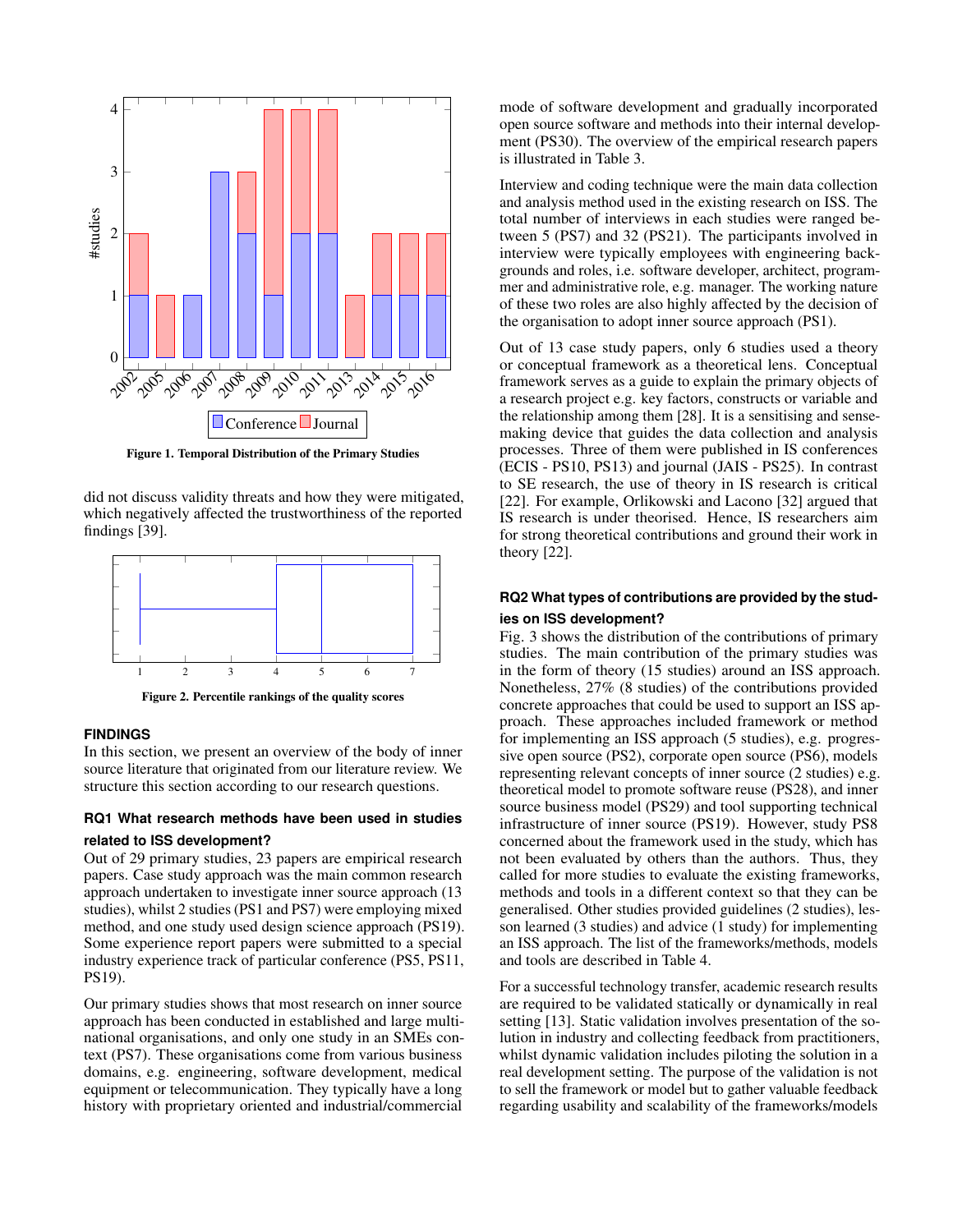| ID              | Research Ap-<br>proach | Data Collection<br>Method      | Data<br>Analysis<br>Method | Theoretical Lens                                        | Context of study                                      |
|-----------------|------------------------|--------------------------------|----------------------------|---------------------------------------------------------|-------------------------------------------------------|
| PS1             | Mixed<br>method        | Interview & sur-<br>vey        | Content analysis           |                                                         | A multinational engineering<br>firm                   |
| PS <sub>2</sub> | Case study             | Not-specified                  | Not-specified              |                                                         | HP                                                    |
| PS3             | Interview              | Interview                      | Coding technique           |                                                         | 7 large multinational compa-<br>nies                  |
| PS4             | Case study             | Data archival                  | Log transformation         | $\frac{1}{2}$                                           | A commercial software ven-<br>dor and Sourceforge.net |
| PS6             | Case study             | Not-specified                  | Not-specified              |                                                         | <b>Lucent Technologies</b>                            |
| PS7             | Mixed<br>method        | Interview & sur-<br>vey        | Not-specified              |                                                         | 3 SMEs                                                |
| PS8             | Case study             | Data archival &<br>interview   | Archival analysis          | Inner source framework [41]                             | An international software<br>development firm         |
| PS <sub>9</sub> | Case study             | Interview                      | Not-specified              |                                                         | Nokia                                                 |
| <b>PS10</b>     | Case study             | Interview                      | Coding technique           | Institutional entrepreneurship                          | Philips and Nokia                                     |
| <b>PS12</b>     | Case study             | Interview                      | Coding technique           | Actor-Network Theory (ANT)                              | HP                                                    |
| <b>PS13</b>     | Case study             | Interview                      | Coding technique           | Open innovation theory [11]                             | Large medical equipment<br>supplier                   |
| <b>PS15</b>     | Case study             | Focus group                    | Coding technique           |                                                         | Global market leader in soft-<br>ware and hardware    |
| <b>PS16</b>     | Case study             | Participatory ob-<br>servation | Not-specified              | Knowledge life-cycle and hu-<br>man aspect of KM        | Nokia                                                 |
| <b>PS17</b>     | Case study             | Interview                      | Coding technique           | $\overline{\phantom{0}}$                                | Three international software<br>companies             |
| <b>PS19</b>     | Design<br>science      | Prototyping                    | Not-specified              |                                                         | Insta DefSec Ltd.                                     |
| <b>PS21</b>     | Case study             | Interview                      | Coding technique           | $\overline{\phantom{0}}$                                | 3 large multinational compa-<br>nies                  |
| <b>PS22</b>     | Case study             | Interview                      | Coding technique           |                                                         | A large, globally distributed<br>organisation         |
| <b>PS23</b>     | Case study             | Interview                      | Not-specified              |                                                         | Philips Healthcare, Lucent                            |
| <b>PS25</b>     | Case study             | Interview                      | Thematic analysis          | Avison and Fitzgerald<br>$\lceil 2 \rceil$<br>framework | A large telecommunication<br>company                  |
| <b>PS26</b>     | Case study             | Not-specified                  | Not-specified              |                                                         | 2 large European companies                            |
| <b>PS28</b>     | Case study             | Interview                      | Not-specified              |                                                         | <b>IBM</b>                                            |
| <b>PS29</b>     | Case study             | Not-specified                  | Not-specified              |                                                         | Philips Healthcare                                    |

<span id="page-4-0"></span>Table 3. Overview of the empirical research papers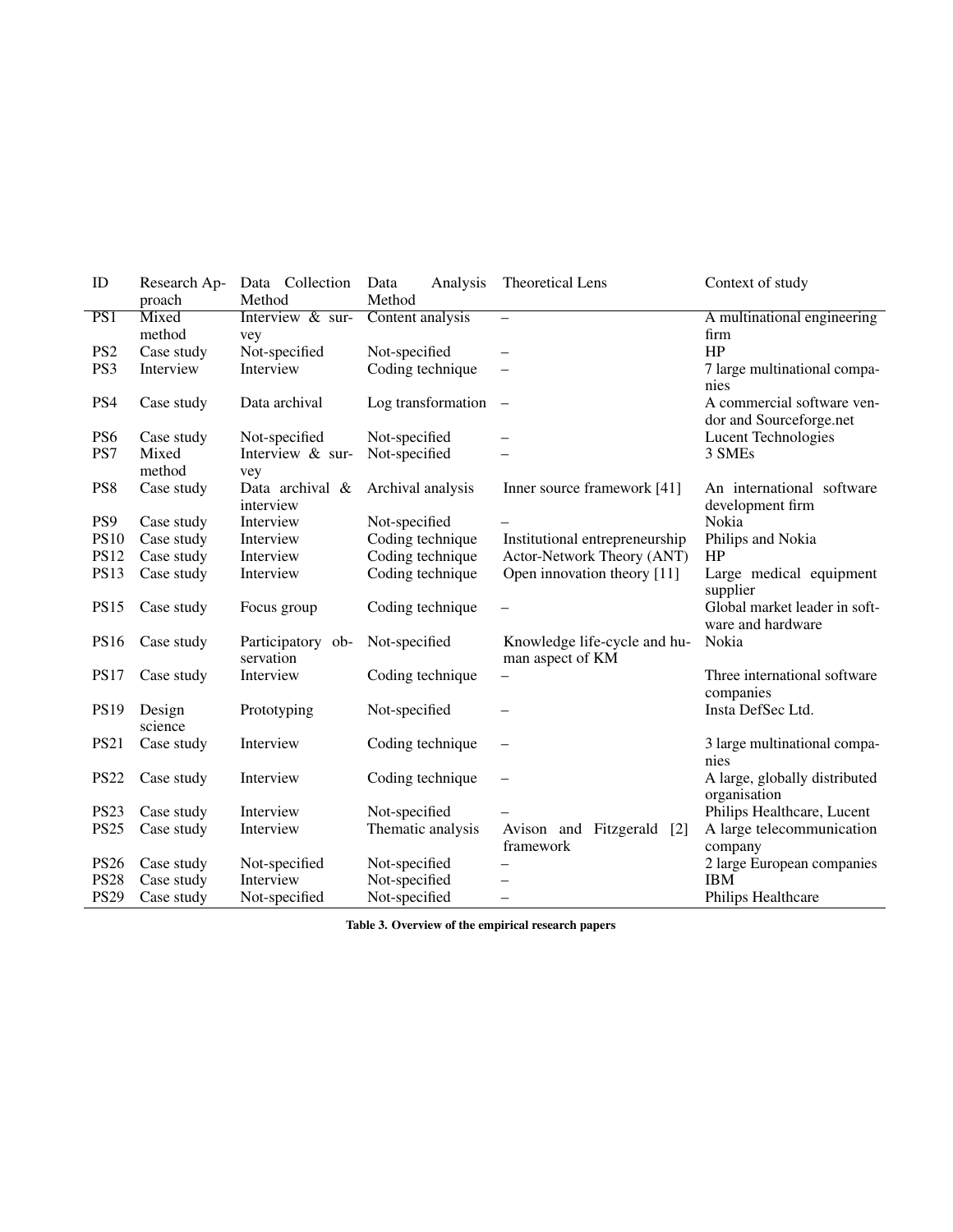

<span id="page-5-0"></span>Figure 3. Contributions of the primary studies

and get commitment to implement them across the organisation [\[13\]](#page-8-20). Out of 8 approaches, 6 of them had been validated in industry settings (P2, P6, P19, PS21, PS25, P29), while the remaining approaches (PS20, P28) are considered theoretical frameworks.

In the studies PS2, PS6, PS29, the proposed frameworks and model have been dynamically validated in real development projects in the adopting organisations. In the study PS19, the proposed tool had been tested in a real implementation as part of the design science process. In the study P21, the framework was validated using qualitative approach where the data were collected from three multinational organisations. Study PS25 is the only study that performed static and dynamic validation. In the dynamic validation, the organisation adopted the proposed framework in a pilot project.

# **RQ3 What are the reported benefits and challenges associated with an ISS development?**

Table [5](#page-6-1) lists the summary of the reported benefits and challenges. We categorise them into four facets: software development, process management, tool and technology and managerial and organisation.

## *Software Development*

Most of the benefits of an ISS approach reported in our primary studies are related to engineering practices to build software. For example, the adoption of an ISS approach enables organisations to improve software quality and reduce technical debt (PS2, PS3, PS8, PS18, PS20, PS25). Since contributors across an organisation can join the community, they significantly broaden the expertise available to a project. Furthermore, they can help fix problems more quickly; either by preventing mistakes or capturing them earlier. This in turn helps a software project reach the goals more quickly and at higher quality (PS2, PS3, PS18, PS20, PS21). The collaboration between various business units increases core team innovativeness in order to satisfy user needs (PS13). Several studies have also reported that an ISS approach reduces development effort as well as cost (PS6, PS7, PS10, PS20). Software reuse maximises the number of projects that can be shared across organisation. Moreover, development costs are shared among the projects or business units using the shared assets.

On the other hand, the common challenge of an ISS approach is related to security aspect (PS2, PS3, PS11, PS27). The openness sought after in an ISS approach makes security and access control to the internal software artefacts e.g. code or design more difficult. For example, project managers and developers are wary of random exposure to their internal product artefacts, e.g. source code and design. For developers, there is a fear of sharing or showing substandard or work. Moreover, once various contractors that are employed within different areas of the organisation are given access, there is the perception that project managers have no control over what security the vendor is using. On the other side, contractors might be reluctant to use an ISS approach due to the fear of loss of intellectual property.

## *Process Management*

The role of contributors in an ISS approach might evolve and shift based on their personal interest. For example, they can shift from developer to maintainer or reviewer, before they will be the project leader or benevolent dictator. This predefined path allows new developer to familiarise themselves with the architecture and to perform tasks with different difficulty levels. Similar to OSS project, the community has a great deal of freedom to choose processes, methods and tools in their works (PS25).

The main challenge associated with process management however, is how to build an effective community within the organisation (PS13, PS21). The study by Stol et al. (PS21) found that there are several issues between the core team and business units in relation to their roles. The core team may be reluctant to adopt contributions from business units, due to the "not invented here" syndrome and non-generic contributions. On the other hand, business units treat the core team as a traditional component supplier. They are also often reluctant to contribute to the shared assets since they consider that development is the responsibility of the core team. The study by Morgan et al. (PS13) also found the challenges in achieving a common vision and aligning objective in an ISS environment. This study also found that even though knowledge sharing is perceived as important in facilitating value creation, it is difficult to get people to invest time or effort in sharing code or building skills and knowledge outside their own domain. The core team and business units only contribute to their areas, as there are often no incentives to contribute beyond them.

## *Tools and Technology*

Our primary studies reveal that an ISS approach has increased information availability and visibility across organisations and defined an entry path for newcomers and new ways of working (PS25). For example, a good software forge indexes information sources, including source code assets or components and allows for centralised searching. This is important for employees with technical roles, insofar as they are able to contribute to further development.

Despite the benefits of software forges, several studies identified challenges related to the tools and technology used in an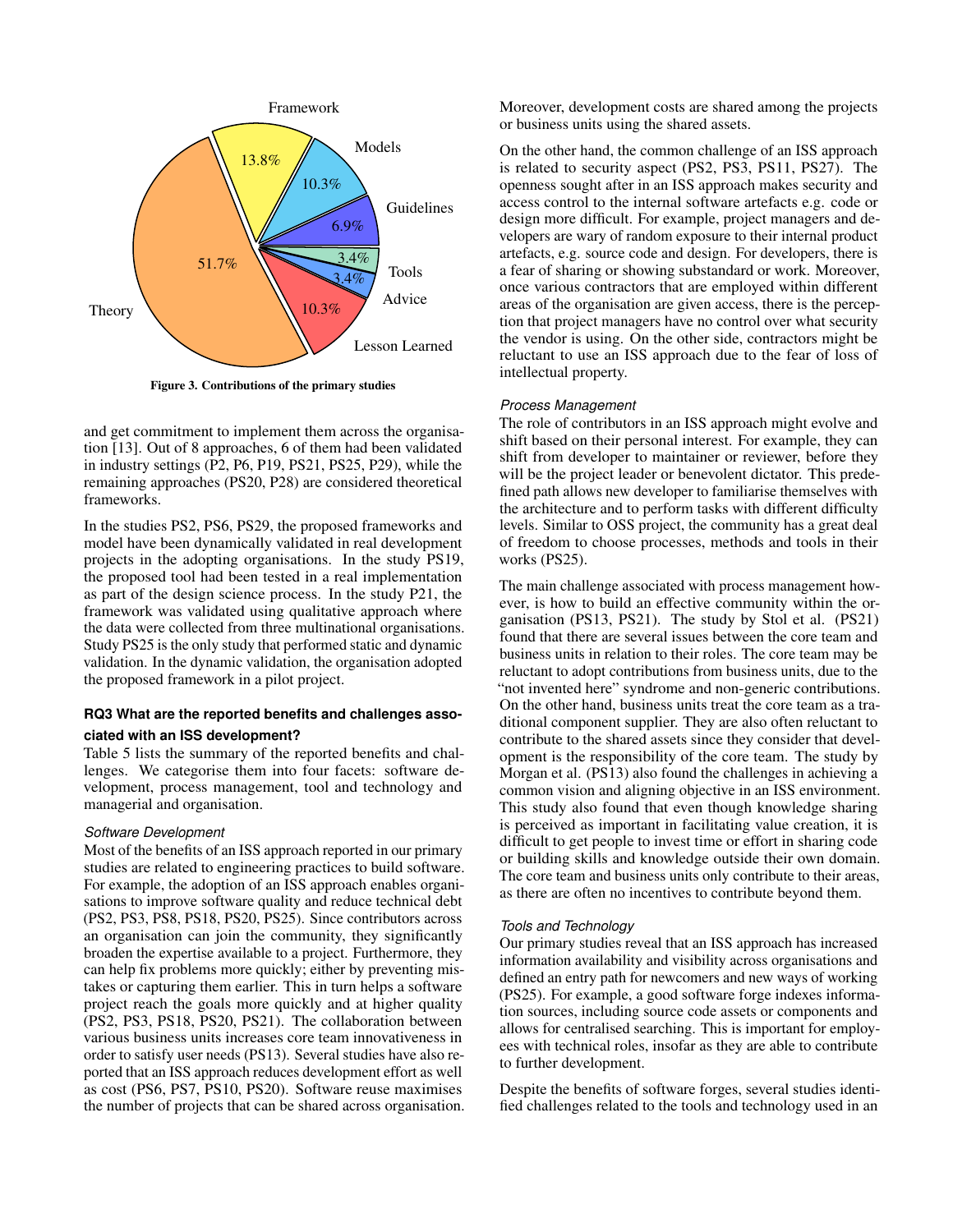| ID              | Type      | Description                                                                                                                                                                     | Validation    |
|-----------------|-----------|---------------------------------------------------------------------------------------------------------------------------------------------------------------------------------|---------------|
| PS <sub>2</sub> | Framework | Progressive Open Source (POS): consists of three-tier model: (i) Inner Source – refers                                                                                          | Dynamic       |
|                 |           | to the application of the OS approach and benefits to developers within the corporate                                                                                           |               |
|                 |           | environment, (ii) Controlled Source - which is outside of the corporate firewall, but                                                                                           |               |
|                 |           | restricts access limited to specific corporate partners and (iii) Open Source - refers to the                                                                                   |               |
|                 |           | open use of Internet for development, and release of the software source code in a license                                                                                      |               |
|                 |           | approved by OSI.                                                                                                                                                                |               |
| PS <sub>6</sub> | Framework | Corporate Open Source (COS): evolves in four phases: (i) Initial Development, led by                                                                                            | Dynamic       |
|                 |           | the author of the code, (ii) Ad-hoc Partners, distributes the binary to a wider audience                                                                                        |               |
|                 |           | inside the company, (iii) User-initiated Change Request, expanding the class of users                                                                                           |               |
|                 |           | within the company to get feedback or wishes for new features, (iv) Establishing a COS                                                                                          |               |
|                 |           | Project, as the request for product-specific changes began to accelerate, other within the                                                                                      |               |
| <b>PS19</b>     | Tool      | company started to contribute code and ideas.                                                                                                                                   |               |
|                 |           | OpenCart-based platform that acts as a marketplace for promoting software reuse within<br>an organisation. The platform also provides information about the name and version of | Dynamic       |
|                 |           | components, the technical and functional descriptions, the locations and contact persons                                                                                        |               |
|                 |           | of the components and prices and licenses if a third party component was included.                                                                                              |               |
| <b>PS20</b>     | Framework | The framework guides the creation and management of hybrid-OSS communities in -                                                                                                 |               |
|                 |           | organisations, consists of three major elements: (i) community building, (ii) community                                                                                         |               |
|                 |           | governance, and (iii) community infrastructure.                                                                                                                                 |               |
| <b>PS21</b>     | Framework | The framework identifies nine important factors that need to be considered when imple-                                                                                          | <b>Static</b> |
|                 |           | menting Inner Source. The framework can be used as a probing instrument to assess an                                                                                            |               |
|                 |           | organisation on these nine factors so as to gain an understanding of whether or not Inner                                                                                       |               |
|                 |           | Source is suitable.                                                                                                                                                             |               |
| <b>PS25</b>     | Framework | The framework to describe a development methodology from its origin to its practical,                                                                                           | Static and    |
|                 |           | and to compare two or more development methodologies.                                                                                                                           | dynamic       |
| <b>PS28</b>     | Model     | Theoretical model to promote reuse within the organisation.                                                                                                                     |               |
| <b>PS29</b>     | Model     | ISS business model.                                                                                                                                                             | Dynamic       |

<span id="page-6-0"></span>Table 4. Frameworks/methods, model and tools to support ISS development

| Facet                     | <b>Benefits</b>                                                                                                      | Challenges                                                                                      |
|---------------------------|----------------------------------------------------------------------------------------------------------------------|-------------------------------------------------------------------------------------------------|
|                           | Better software quality (PS2, PS3, PS8, PS18, PS20,<br>PS25)                                                         | Lack of documentation (PS21)                                                                    |
| Software Devel-<br>opment | Reduced development time and time-to-market (PS2,<br>PS20, PS21)                                                     | Missing functionality (PS21)                                                                    |
|                           | Shared community debugging (PS2)                                                                                     | Balancing between architectural refactoring and im-<br>plementing new requirements (PS21)       |
|                           | Reduced development cost (PS6, PS7, PS10, PS20)                                                                      | Complexity in using and configuring the shared asset<br>(PS21)                                  |
|                           | Increase innovativeness (PS13, PS18)                                                                                 | Security (PS2, PS3, PS11, PS27)                                                                 |
|                           | Avoid duplicate work and promote the reuse of soft-<br>ware (PS2, PS3, P10, PS12, PS13, PS17, PS19,<br><b>PS28</b> ) |                                                                                                 |
| Process Manage-<br>ment   | Define an entry path for newcomers (PS25)<br>Define ways of working (PS25)                                           | Building an effective community (PS13, PS21)                                                    |
| Tool and Tech-            | Increase information availability and visibility<br>(PS25)                                                           | Migration from existing tools and infrastructure<br>(PS2, PS5)                                  |
| nology                    |                                                                                                                      | Maintain code tree, platform, version control and<br>related software engineering tools (PS2)   |
|                           |                                                                                                                      | Time consuming to search and navigate the software<br>forge (PS2, PS3, PS8, PS16)               |
| Managerial and            | Rapid re-deployment of key developers (PS2, PS12,<br><b>PS21</b> )                                                   | Leadership and task assignment (PS2)                                                            |
| Organisation              | Improve company's image (PS26)                                                                                       | Achieving a high level of commitment (PS13)<br>Cultural resistance to change (PS11, PS14, PS29) |

<span id="page-6-1"></span>Table 5. Benefits and challenges of ISS approach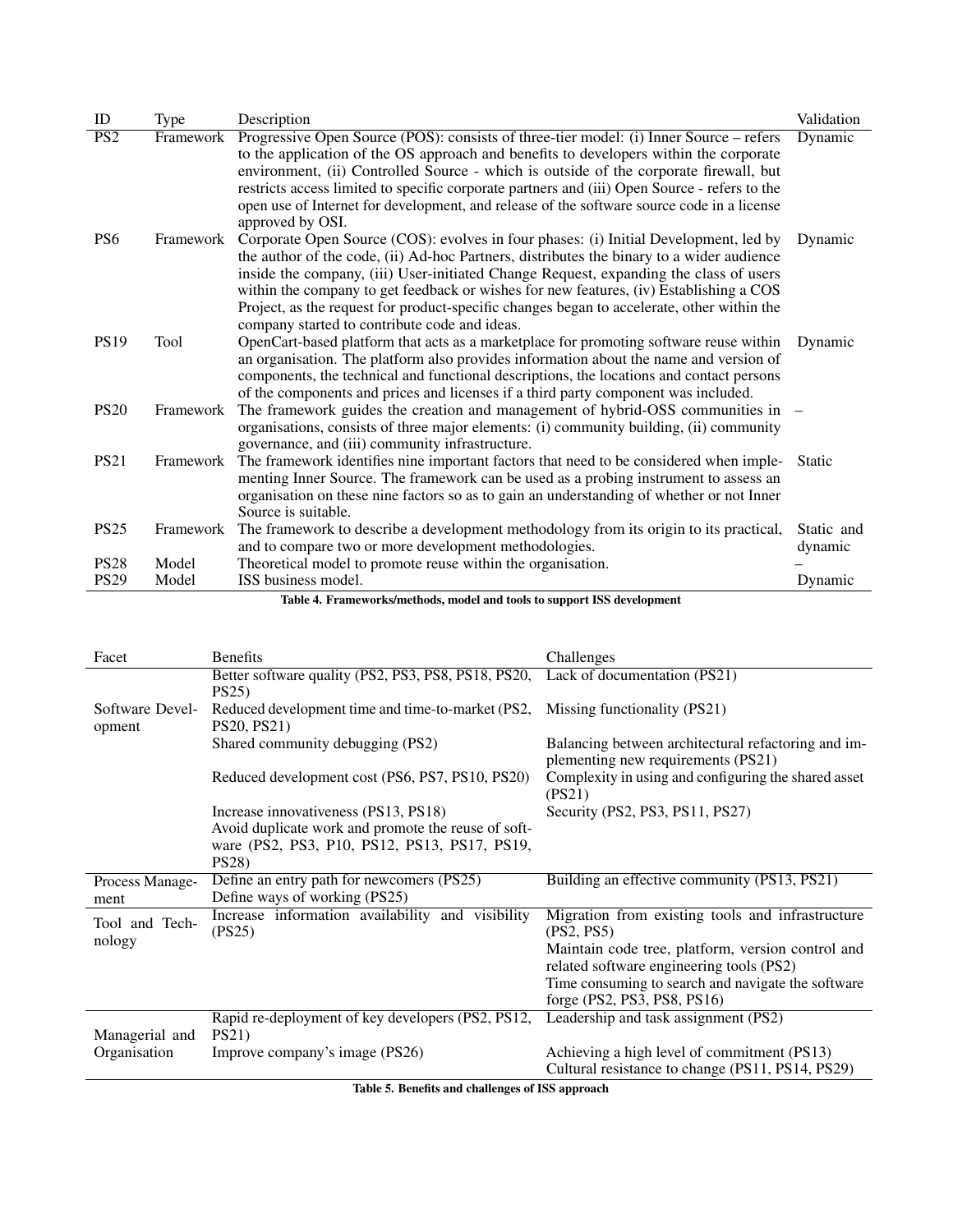ISS approach. Once the software forge attains a certain size, searching and navigating through projects and components details can be time consuming (PS2, PS3, PS8, PS16). Thus, a proper search and navigation infrastructure is important for all contributors. Typically, each software project and group within the organisation has their own infrastructure e.g. version control, bug reports etc., that suits their needs. Therefore, the introduction of uniform toolset and infrastructure in the organisation is a challenges from a technology and user perspective (PS2, PS5). Once they all have migrated, the new IT support is critical to maintain both software e.g. the uptime, running schedule backups and recovery when necessary, and hardware.

### *Managerial and organisation*

In an ISS approach, a community of contributors consists of developers who are familiars with the OSS environment within the organisation e.g. source tree, bug reporting, source management tools, corporate specific coding, commenting and code review process. This makes it easier to identify the talent across organisations (PS21). Hence, an ISS approach creates an opportunity for rapid re-deployment of developers from one project to another and from one product to another (PS2). It also increases the number of parallel development (PS12).

While most organisations today operate in a hierarchical organisational structure, the adoption of an ISS approach creates a virtual organisation (PS2). Contributors may come from different business units within the organisation. Hence it makes it more difficult to manage the talent and skill set at the corporate level. Additionally, it takes more time and effort for people to communicate (PS3), for example, the coding standard must be maintained at corporate level, rather than at a project or group level, and new developers must be trained for maximum use of an ISS approach.

Cultural resistance to change is one of the main challenges for ISS approach adoption (PS11, PS14, PS29). It requires a high level commitment from all stakeholders (PS13). ISS approach changes the relationship within the organisation from a one way dependency to a two way dependency (PS29). Those who are used to developing software, may become the users of the software, and vice versa.

### <span id="page-7-0"></span>**DISCUSSION**

### **Implication for Research and Practice**

As far as we are aware of, this is the first attempt to review on inner source research by incorporating the relevant SE and IS literature in a systematic way. Our findings show while a great concentration of empirical research on how organisations adopt ISS development into their internal software development processes, other research areas receive much less attention. One of the implications of these findings for research and practice is the need for more empirical studies on engineering practices, tools and technologies and management practices to support ISS development. Specifically, while ISS development is highly influenced by OSS development, there is a need to translate OSS practices to suit the organisational context to achieve the benefits associated with OSS.

Our results show that majority of our primary studies are investigating ISS approach in the context of large, and globally distributed organisations. More studies that empirically validate existing frameworks, methods or models in different context would be helpful to understand their generalisability. Furthermore, to advance our understanding of the inner source phenomenon, researchers need to draw on theoretical foundations that have been used in prior research on OSS, as well as other theoretical lens that are considered relevant to ISS approach.

The implication for practice also lie in the evidence of the benefits and challenges of ISS development. The findings have shown that the adoption of ISS development helps organisations to improve better quality, time-to-market and innovativeness. However, as suggested by Brown et al. [\[4\]](#page-8-23), that newcomers should understand the reality of the method through an appropriate enculturation, so that they can recognise what works and what does not work, and thus be aware of changing working processes.

### **Threats to Validity**

Our study is not impervious to threats to validity, which may affect the outcome of this study. In the following section, the threats to validity of this study will be identified and discussed. To mitigate selection bias, we had tested various versions of the search string. We did not use the variation of "open source" for the following reasons. We observed that papers use the term "libre" together with the term "open source". In addition, papers that use the term OSS or FLOSS must open the abbreviation, which contain "open source".

To limit subjective bias for an individual reviewer, each paper was reviewed by two reviewers when applying inclusion/exclusion criteria. Prior to the actual selection of the primary studies, all reviewers performed pilot runs with 50 papers. The aim was to see whether all reviewers had the same understanding and perspective on the inclusion/exclusion criteria. Any dissimilarity in assessment between reviewers was discussed in the presence of all reviewers.

### <span id="page-7-1"></span>**CONCLUSION AND FUTURE WORK**

Influenced by the success of OSS development, the area of ISS development is gaining more attention from both academic and practitioners. This approach allows organisations to create high quality products in a shorter timeframe by combining heterogeneous development. Unlike existing literature reviews, this review is performed systematically and focuses specifically on ISS development within organisations. Furthermore, our review is interdisciplinary, drawing on both software engineering and information system literature to provide an extensive overview of the ISS phenomenon.

Through our SLR, the study establishes a state of research on ISS development. We found that the case study approach is the common research approach undertaken in the area. While the main contributions of the primary studies is in the form of theory, we also identified existing frameworks/methods, models and tools proposed in the literature to support ISS development as well as a set of benefits and challenges associated with ISS development.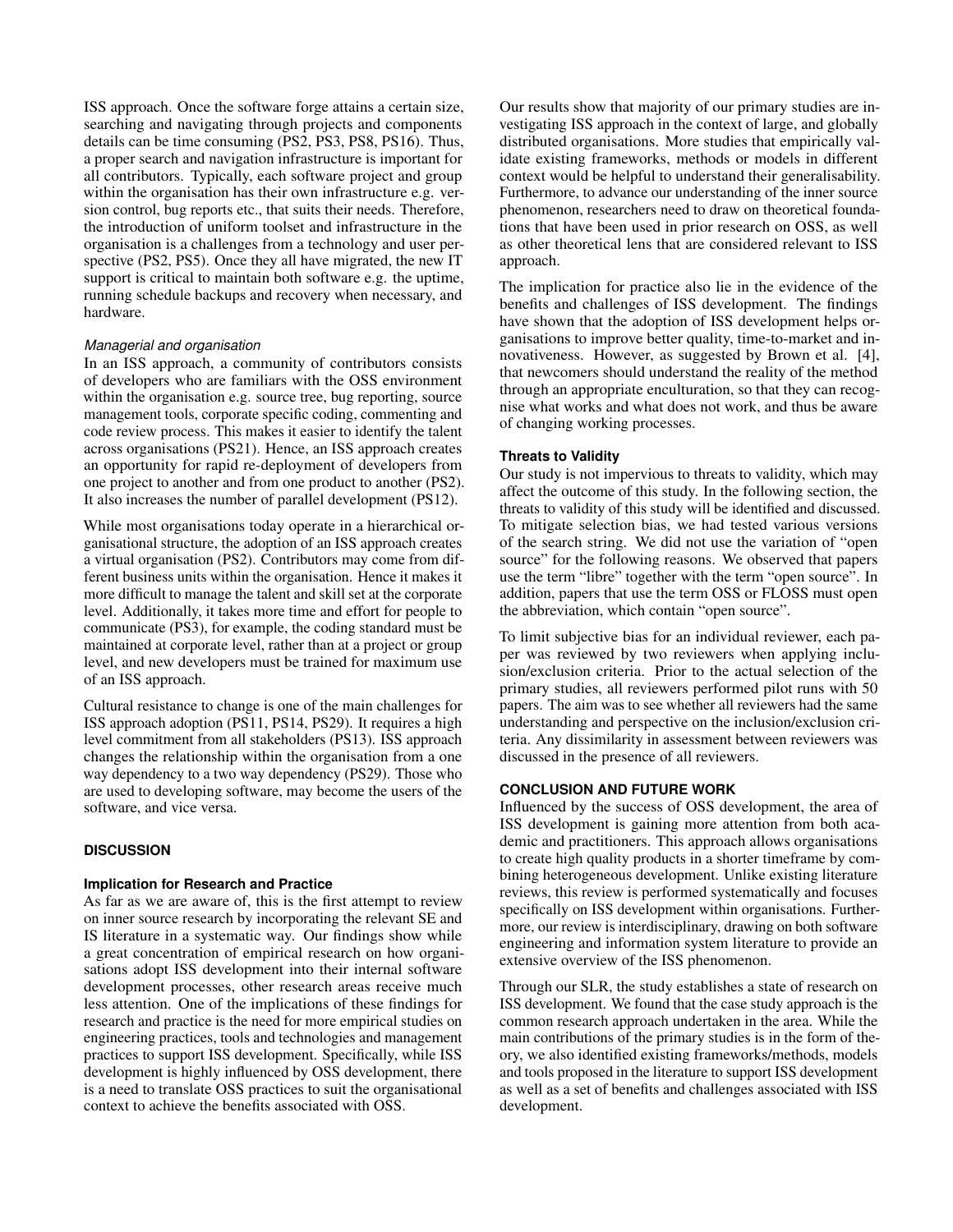We envision future work could perform a deeper analysis and synthesis on the empirical research on ISS development. Based on this analysis and synthesis, we will further investigate the limitations of the current research on ISS development and establish a research agenda on inner source. To enhance the findings of this review, we intend to conduct a comprehensive survey of practitioners to identify the key challenges involved in ISS development and propose some resolution strategies to overcome the challenges.

# **ACKNOWLEDGMENTS**

This work was supported with the financial support of the Science Foundation Ireland grant 13/RC/2094 and co-funded under the European Regional Development Fund through the Southern & Eastern Regional Operational Programme to Lero - the Irish Software Research Centre (www.lero.ie)

### <span id="page-8-14"></span>**REFERENCES**

- 1. O. Alexy, J. Henkel, and M. W. Wallin. 2013. From Closed to Open: Job Role Changes, Individual Predispositions, and the Adoption of Commercial Open Source Software Development. *Research Policy* 42, 8 (2013), 1325–1340.
- <span id="page-8-22"></span>2. D. Avison and G. Fitzgerald. 1995. *Information Systems Development: Methodologies, Techniques and Tools*. McGraw-Hill Education.
- <span id="page-8-13"></span>3. P. Brereton, B. Kitchenham, D. Budgen, M. Turner, and M. Khalil. 2007. Lessons from Applying the Systematic Literature Review Process within the Software Engineering Domain. *Journal of Systems and Software* 80, 4 (2007), 571–583.
- <span id="page-8-23"></span>4. J. S. Brown, A. Collins, and P. Duguid. 1989. Situated Cognition and the Culture of Learning. *Educational Researcher* 18, 1 (1989), 32–42.
- <span id="page-8-4"></span>5. M. Capraro and D. Riehle. 2017. Inner Source Definition, Benefits, and Challenges. *Comput. Surveys* 49, 4 (2017).
- <span id="page-8-7"></span>6. K. Crowston, K. Wei, J. Howison, and A. Wiggins. 2012. Free/Libre Open-source Software Development: What We Know and What We Do Not Know. *Comput. Surveys* 44, 2 (2012), 7:1–7:35.
- <span id="page-8-0"></span>7. J. Dinkelacker, P. K. Garg, R. Miller, and D. Nelson. 2002. Progressive Open Source. In *Proceedings of 24th ICSE*. 177–184.
- <span id="page-8-9"></span>8. T. Dybå and T. Dingsøyr. 2008. Strength of Evidence in Systematic Reviews in Software Engineering. In *Proceedings of the International Symposium on ESEM*. 178–187.
- <span id="page-8-12"></span>9. T. Dybå, T. Dingsøyr, and G. K. Hanssen. 2007. Applying Systematic Reviews to Diverse Study Types: An Experience Report. In *Proceedings of 1st International Symposium on ESEM*. 225–234.
- <span id="page-8-11"></span>10. M. E. Falagas, E. I. Pitsouni, G. A. Malietzis, and G. Pappas. 2008. Comparison of PubMed, Scopus, Web of Science, and Google Scholar: Strengths and Weaknesses. *FASEB Journal* 22, 2 (2008), 338–342.
- <span id="page-8-21"></span>11. O. Gassmann and E. Enkel. 2004. Towards a Theory of Open Innovation: Three Core Process Archetypes. In *Proceedings of R&D Management Conference*.
- <span id="page-8-15"></span>12. G. Gaughan, B. Fitzgerald, and M. Shaikh. 2009. An Examination of the Use of Open Source Software Processes as a Global Software Development Solution for Commercial Software Engineering. In *Proceedings of 35th Euromicro Conference on SEAA*.
- <span id="page-8-20"></span>13. T. Gorschek, P. Garre, S. Larsson, and C. Wohlin. 2006. A Model for Technology Transfer in Practices. *IEEE Software* 23, 6 (2006), 88–95.
- <span id="page-8-16"></span>14. M. Grottke, L. M. Karg, and A. Beckhaus. 2010. Team Factors and Failure Processing Efficiency: An Exploratory Study of Closed and Open Source Software Development. In *Proceedings of 34th IEEE Annual COMPSAC*. 188–197.
- <span id="page-8-17"></span>15. V. K. Gurbani, A. Garvert, and J. D. Herbsleb. 2006. A Case Study of a Corporate Open Source Development Model. In *Proceedings of 28th ICSE*. 472–481.
- <span id="page-8-1"></span>16. V. K. Gurbani, A. Garvert, and J. D. Herbsleb. 2010. Managing a Corporate Open Source Software Asset. *Commun. ACM* 53, 2 (2010), 155–159.
- <span id="page-8-2"></span>17. Ø. Hauge, C. Ayala, and R. Conradi. 2010. Adoption of Open Source in Software-Intensive Organizations - A Systematic Literature Review. *Information and Software Technology* 52 (2010), 1133–1154.
- <span id="page-8-18"></span>18. Ø. Hauge, C.-F. Sørensen, and A. Røsdal. 2007. Surveying Industrial Roles in Open Source Software Development. In *Open Source Development, Adoption and Innovation*. Vol. 234. Springer, Boston, MA.
- <span id="page-8-3"></span>19. M. Höst and A. Oručević-Alagić. 2011. A Systematic Review of Research on Open Source Software in Commercial Software Product Development. *Information and Software Technology* 53 (2011), 616–624.
- <span id="page-8-10"></span>20. M. Ivarsson and Tony Gorschek. 2011. A method for evaluating rigor and industrial relevance of technology evaluations. *Empirical Software Engineering* 16, 3 (2011), 365–395.
- <span id="page-8-8"></span>21. B. Kitchenham and S. Charters. 2007. *Guidelines for Performing Systematic Literature Reviews in Software Engineering*. Technical Report. Keele University and Durham University.
- <span id="page-8-19"></span>22. S. Lim, T. Saldanha, S. Malladi, and N. P. Melville. 2009. Theories Used in Information Systems Research: Identifying Theory Network in Leading IS Journals. In *ICIS 2009 Proceedings*. 91.
- <span id="page-8-5"></span>23. J. Lindman, M. Rossi, and P. Marttiin. 2008. Applying Open Source Development Practices Inside a Company. In *Open Source Development, Communities and Quality*. Vol. 275. Springer, Boston, MA.
- <span id="page-8-6"></span>24. J. Lindman, M. Rossi, and P. Marttiin. 2010. Open Source Technology Changes Intra-Organizational System Development - A Tale of Two Companies. In *Proceedings of ICIS, paper 151*.